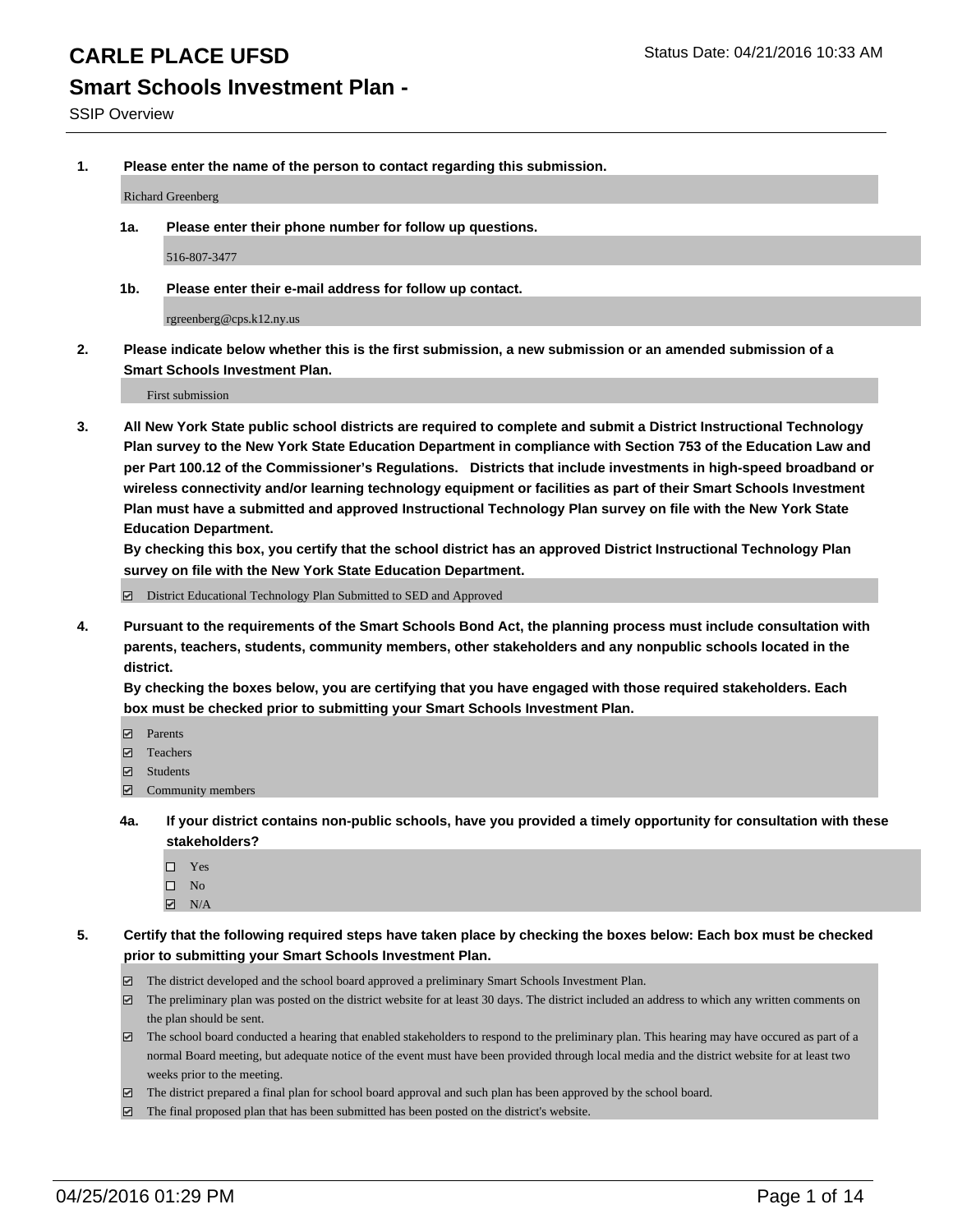SSIP Overview

**5a. Please upload the proposed Smart Schools Investment Plan (SSIP) that was posted on the district's website. Note that this should be different than your recently submitted Educational Technology Survey. The Final SSIP, as approved by the School Board, should also be posted on the website and remain there during the course of the projects contained therein.**

CPS Smart Schools Investment Plan.pdf

**6. Please enter an estimate of the total number of students and staff that will benefit from this Smart Schools Investment Plan based on the cumulative projects submitted to date.**

1,526

**7. An LEA/School District may partner with one or more other LEA/School Districts to form a consortium to pool Smart Schools Bond Act funds for a project that meets all other Smart School Bond Act requirements. Each school district participating in the consortium will need to file an approved Smart Schools Investment Plan for the project and submit a signed Memorandum of Understanding that sets forth the details of the consortium including the roles of each respective district.**

 $\Box$  The district plans to participate in a consortium to partner with other school district(s) to implement a Smart Schools project.

**8. Please enter the name and 6-digit SED Code for each LEA/School District participating in the Consortium.**

| Partner LEA/District | <b>ISED BEDS Code</b> |
|----------------------|-----------------------|
| (No Response)        | (No Response)         |

**9. Please upload a signed Memorandum of Understanding with all of the participating Consortium partners.**

(No Response)

**10. Your district's Smart Schools Bond Act Allocation is:**

\$424,135

**11. Enter the budget sub-allocations by category that you are submitting for approval at this time. If you are not budgeting SSBA funds for a category, please enter 0 (zero.) If the value entered is \$0, you will not be required to complete that survey question.**

|                                       | Sub-<br>Allocations |
|---------------------------------------|---------------------|
| <b>School Connectivity</b>            | 299,450             |
| Connectivity Projects for Communities | $\Omega$            |
| Classroom Technology                  | 74,825              |
| Pre-Kindergarten Classrooms           | $\Omega$            |
| Replace Transportable Classrooms      | $\Omega$            |
| High-Tech Security Features           | $\Omega$            |
| Totals:                               | 374,275.00          |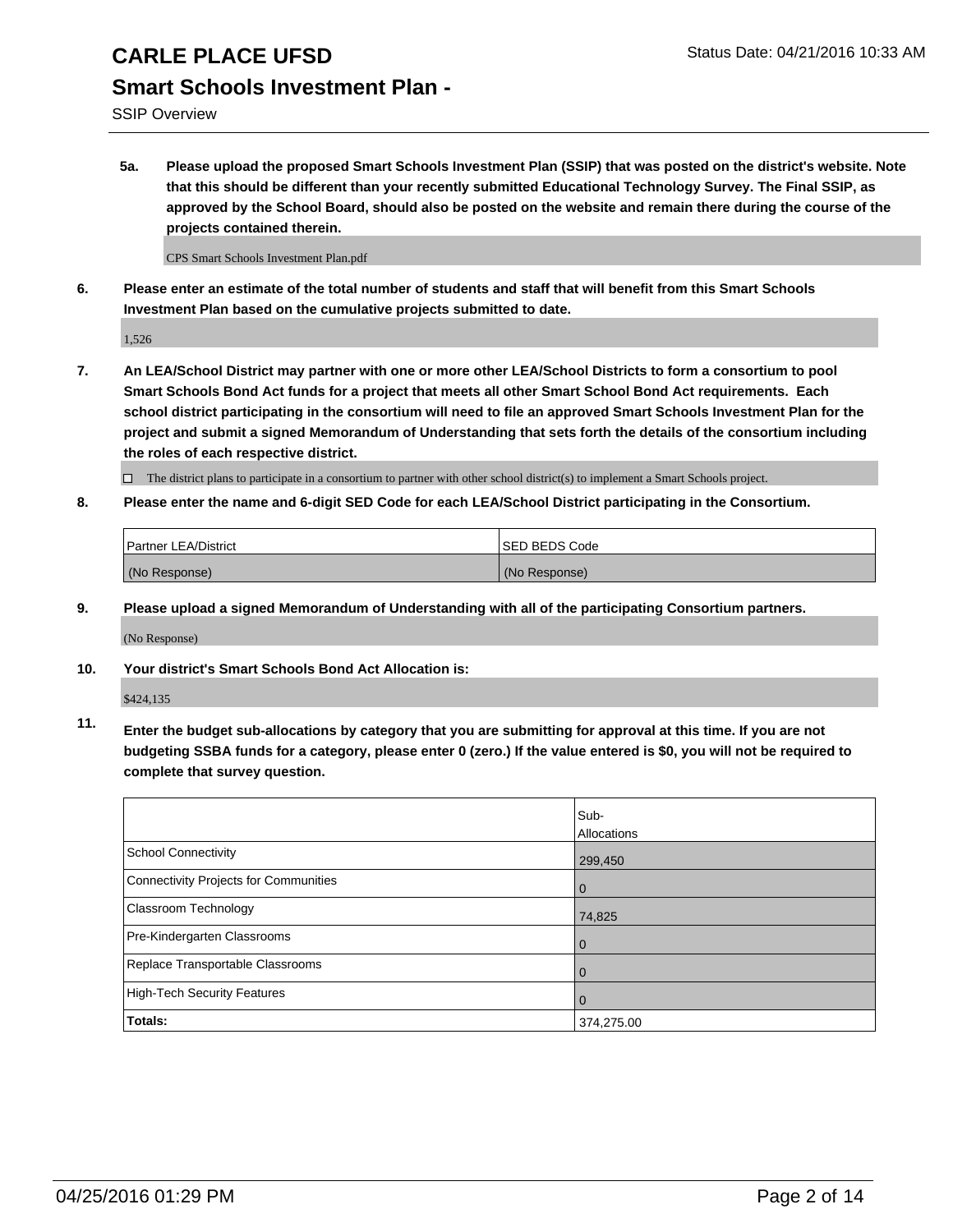School Connectivity

- **1. In order for students and faculty to receive the maximum benefit from the technology made available under the Smart Schools Bond Act, their school buildings must possess sufficient connectivity infrastructure to ensure that devices can be used during the school day. Smart Schools Investment Plans must demonstrate that:**
	- **sufficient infrastructure that meets the Federal Communications Commission's 100 Mbps per 1,000 students standard currently exists in the buildings where new devices will be deployed, or**
	- **is a planned use of a portion of Smart Schools Bond Act funds, or**
	- **is under development through another funding source.**

**Smart Schools Bond Act funds used for technology infrastructure or classroom technology investments must increase the number of school buildings that meet or exceed the minimum speed standard of 100 Mbps per 1,000 students and staff within 12 months. This standard may be met on either a contracted 24/7 firm service or a "burstable" capability. If the standard is met under the burstable criteria, it must be:**

**1. Specifically codified in a service contract with a provider, and**

**2. Guaranteed to be available to all students and devices as needed, particularly during periods of high demand, such as computer-based testing (CBT) periods.**

**Please describe how your district already meets or is planning to meet this standard within 12 months of plan submission.**

Our current broadband Internet service speed is 100 Mbs synchronous district-wide. Our student population is ~1425. By January 1, 2017 we will increase our Interent service speed to 150 Mbs.

The "end-point" delivery of this bandwidth to our students and teachers will be greatly improved, as well, by our proposed switch replacement/upgrades.

#### **1a. If a district believes that it will be impossible to meet this standard within 12 months, it may apply for a waiver of this requirement, as described on the Smart Schools website. The waiver must be filed and approved by SED prior to submitting this survey.**

By checking this box, you are certifying that the school district has an approved waiver of this requirement on file with the New York State Education Department.

### **2. Connectivity Speed Calculator (Required)**

|                  | Number of<br>Students | Multiply by<br>100 Kbps | Divide by 1000 Current Speed<br>lto Convert to<br>l Reauired<br>l Speed in Mb | lin Mb | <b>Expected</b><br>Speed to be<br>Attained Within Required<br>12 Months | Expected Date<br>When<br>Speed Will be<br>Met |
|------------------|-----------------------|-------------------------|-------------------------------------------------------------------------------|--------|-------------------------------------------------------------------------|-----------------------------------------------|
| Calculated Speed | 1.425                 | 142,500                 | 142.5                                                                         | 100    | 150                                                                     | 1/1/2017                                      |

#### **3. Briefly describe how you intend to use Smart Schools Bond Act funds for high-speed broadband and/or wireless connectivity projects in school buildings.**

The District plans to replace all of our outdated network switches (10) so that all of our connectivity (server farm to devices and/or wireless access points) will support 1Gbs.

The District plans to replace two outdated servers with current generation servers capable of supporting the Windows Server 2012 R2 operating system.

The District plans to improve student and teacher safety, and communications, by providing a VOIP device in every classroom and directly integrate these devices with our existing communications/security system(s).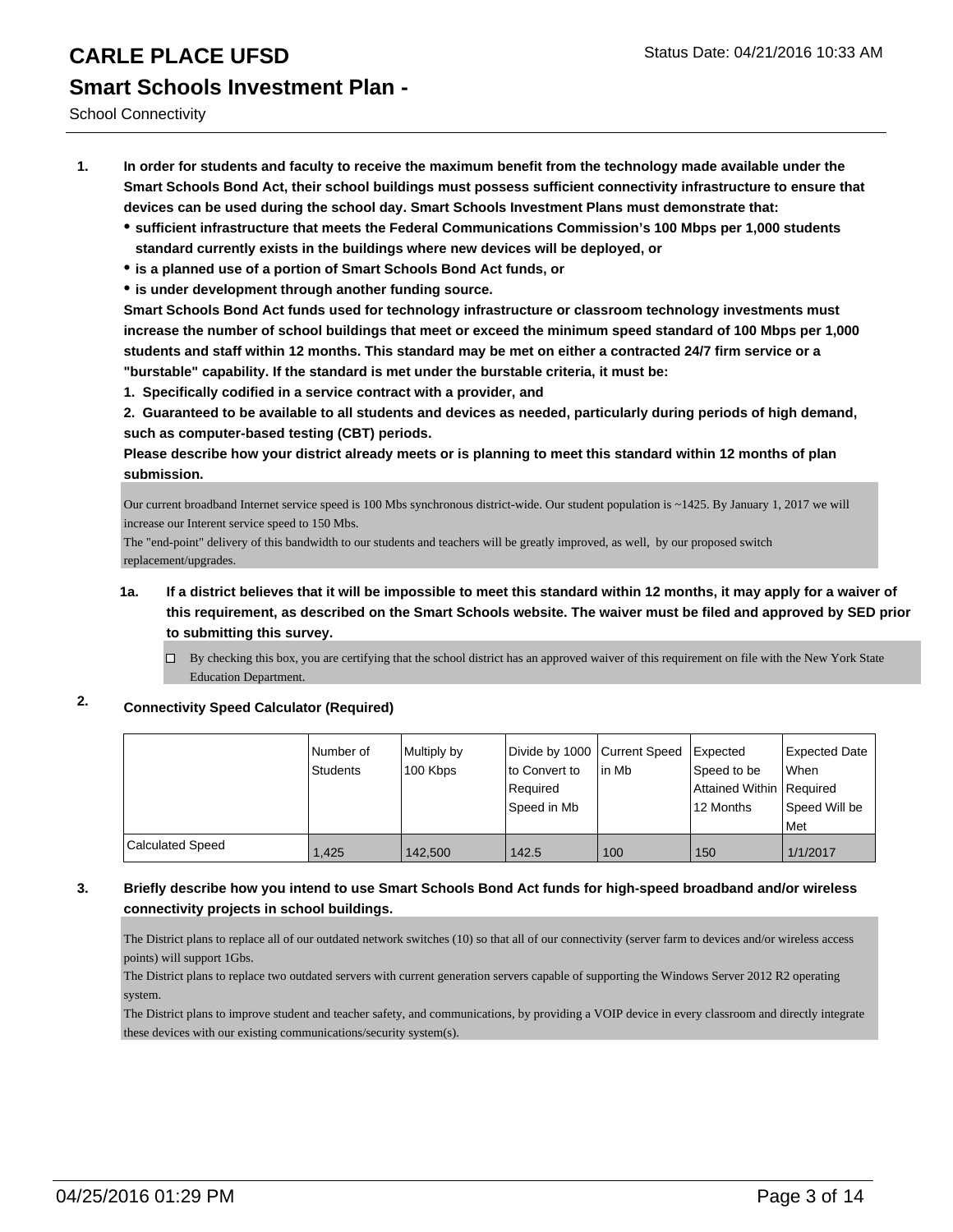School Connectivity

**4. Briefly describe the linkage between the district's District Instructional Technology Plan and the proposed projects. (There should be a link between your response to this question and your response to Question 1 in Part E. Curriculum and Instruction "What are the district's plans to use digital connectivity and technology to improve teaching and learning?)**

The District strives to provide staff and students with a robust technology-supported teaching and learning environment. Our vision is that teachers and students will use modern digital technologies to enhance both traditional learning settings as well as support and encourage our evolution towards inquiry/project-based learning. Inquiry-based learning environments demand robust technology to afford students the tools they need to take control of their learning and to express/communicate their learning in numerous ways through various media. The District will provide the needed technology resources to accommodate a robust online testing environment for all students, grades 3-12. All online testing device deployments will be made with the intent to maximize the use of technology resources for both formative and summative assessment and, most importantly, curriculum/instructional integration.

Updated switches and servers are an absolutely essential component of our plan. These improvements will greatly improve the speed and capabilities of both our current and future desktop and mobile device deployments as well as support our total technology-supported teaching and learning vision.

**5. If the district wishes to have students and staff access the Internet from wireless devices within the school building, or in close proximity to it, it must first ensure that it has a robust Wi-Fi network in place that has sufficient bandwidth to meet user demand.**

#### **Please describe how you have quantified this demand and how you plan to meet this demand.**

The District has existing wireless coverage in approximately 75% of our instructional space. We plan to increase this coverage in future years as teacher training and teacher "buy-in" occurs around best-practice technology integration, and additional devices are strategically and frugally deployed.

**6. As indicated on Page 5 of the guidance, the Office of Facilities Planning will have to conduct a preliminary review of all capital projects, including connectivity projects.**

| Project Number        |  |
|-----------------------|--|
| 28-04-11-03-7-999-SB1 |  |

**7. Certain high-tech security and connectivity infrastructure projects may be eligible for an expedited review process as determined by the Office of Facilities Planning.**

**Was your project deemed eligible for streamlined review?**

Yes

**7a. Districts that choose the Streamlined Review Process will be required to certify that they have reviewed all installations with their licensed architect or engineer of record and provide that person's name and license number.**

**The licensed professional must review the products and proposed method of installation prior to implementation and review the work during and after completion in order to affirm that the work was code-compliant, if requested.**

 $\boxdot$  I certify that I have reviewed all installations with a licensed architect or engineer of record.

**8. Include the name and license number of the architect or engineer of record.**

| <i>Name</i>         | License Number |
|---------------------|----------------|
| Saverio J. Belfiore | 33063          |

**9. If you are submitting an allocation for School Connectivity complete this table. Note that the calculated Total at the bottom of the table must equal the Total allocation for this category that you entered in the SSIP Overview overall budget.**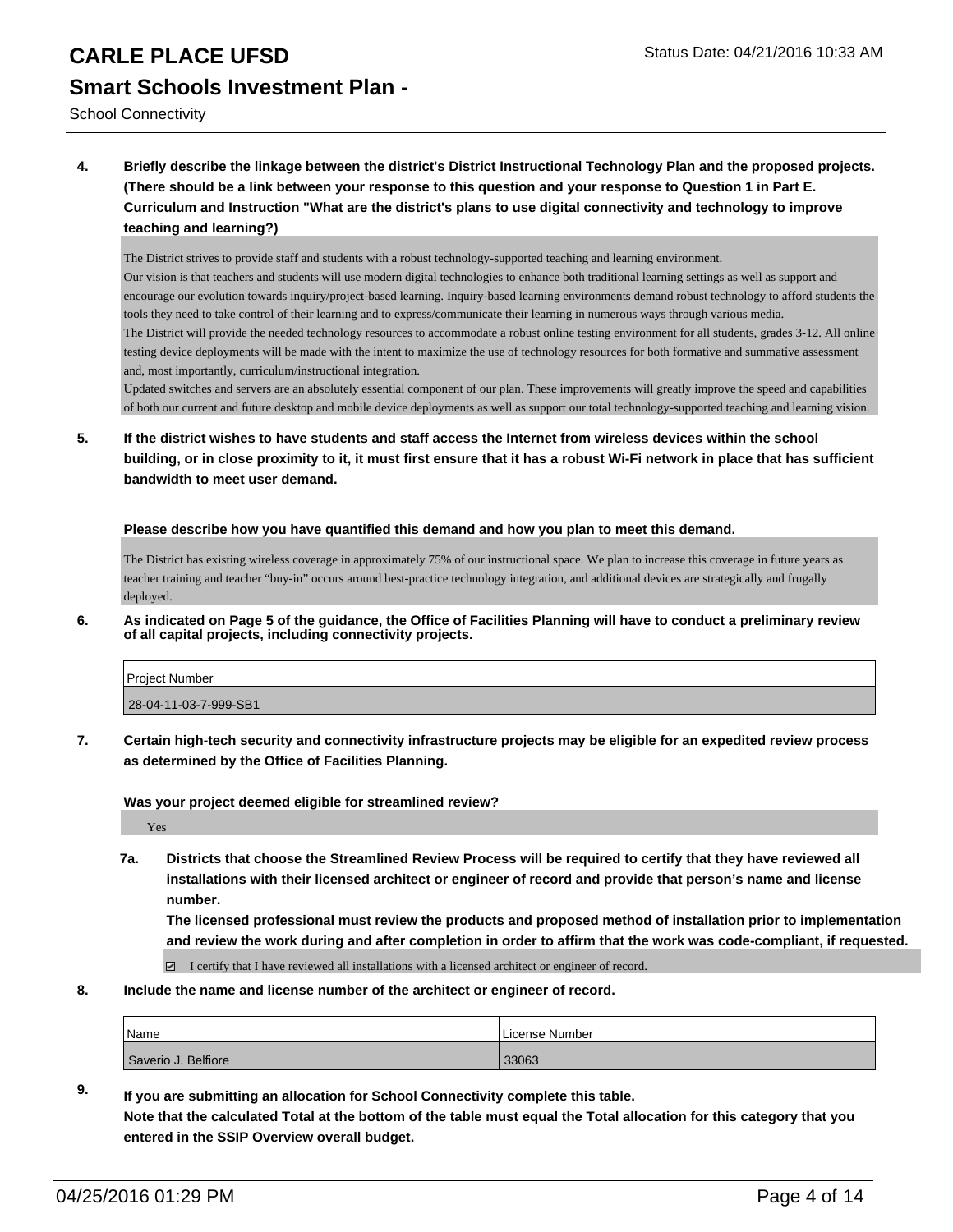## **Smart Schools Investment Plan -**

School Connectivity

|                                            | Sub-<br>Allocation |
|--------------------------------------------|--------------------|
| Network/Access Costs                       | 201,400            |
| <b>Outside Plant Costs</b>                 | (No Response)      |
| School Internal Connections and Components | 98,050             |
| Professional Services                      | (No Response)      |
| Testing                                    | (No Response)      |
| <b>Other Upfront Costs</b>                 | (No Response)      |
| <b>Other Costs</b>                         | (No Response)      |
| Totals:                                    | 299,450.00         |

| Select the allowable expenditure | Item to be purchased | Quantity      | Cost per Item | <b>Total Cost</b> |
|----------------------------------|----------------------|---------------|---------------|-------------------|
| type.                            |                      |               |               |                   |
| Repeat to add another item under |                      |               |               |                   |
| each type.                       |                      |               |               |                   |
| (No Response)                    | (No Response)        | (No Response) | (No Response) | (No Response)     |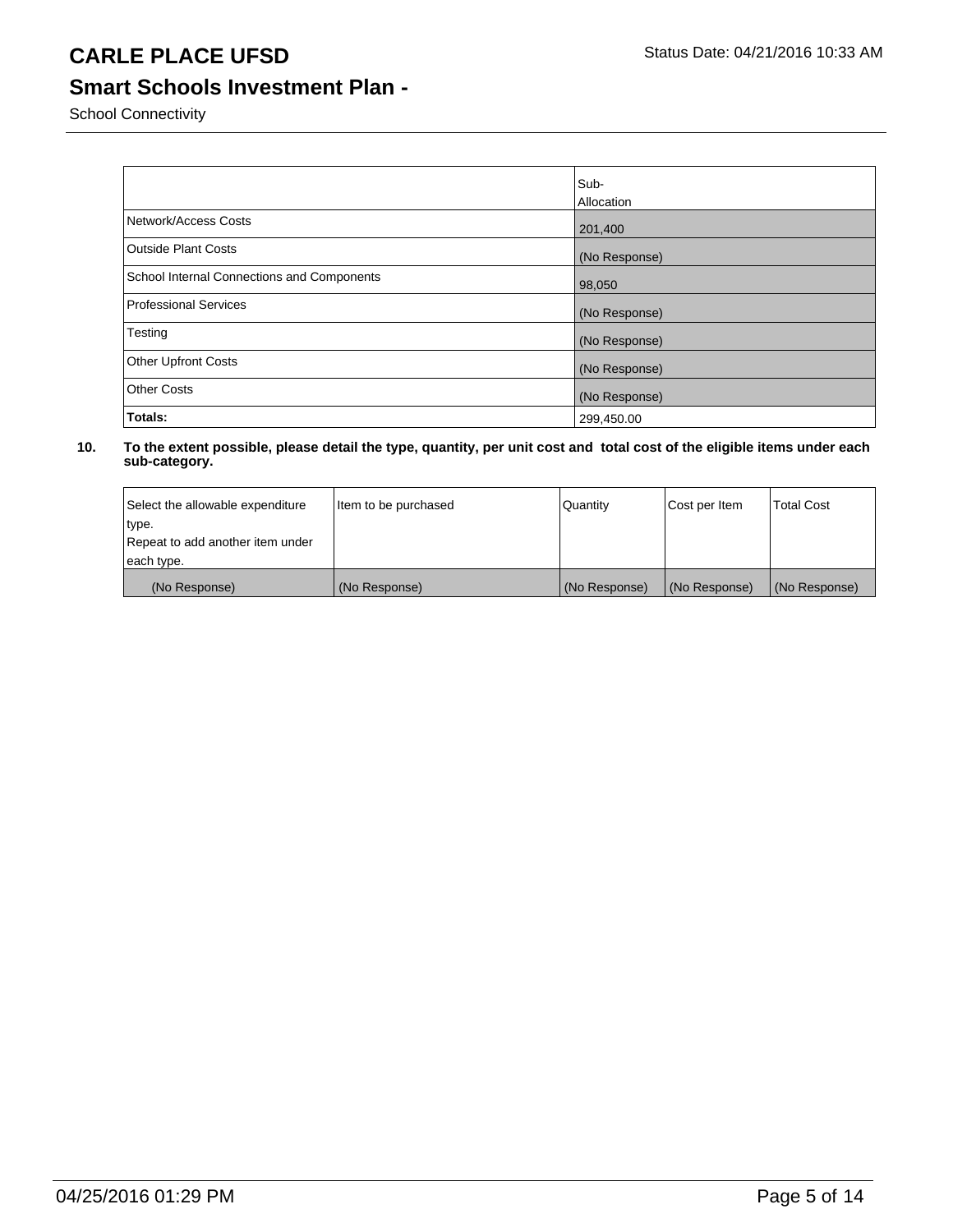### **Smart Schools Investment Plan -**

Community Connectivity (Broadband and Wireless)

**1. Briefly describe how you intend to use Smart Schools Bond Act funds for high-speed broadband and/or wireless connectivity projects in the community.**

(No Response)

**2. Please describe how the proposed project(s) will promote student achievement and increase student and/or staff access to the Internet in a manner that enhances student learning and/or instruction outside of the school day and/or school building.**

(No Response)

**3. Community connectivity projects must comply with all the necessary local building codes and regulations (building and related permits are not required prior to plan submission).**

 $\Box$  I certify that we will comply with all the necessary local building codes and regulations.

**4. Please describe the physical location of the proposed investment.**

(No Response)

**5. Please provide the initial list of partners participating in the Community Connectivity Broadband Project, along with their Federal Tax Identification (Employer Identification) number.**

| <b>Project Partners</b> | <b>IFederal ID#</b> |
|-------------------------|---------------------|
| (No Response)           | (No Response)       |

**6. If you are submitting an allocation for Community Connectivity, complete this table.**

**Note that the calculated Total at the bottom of the table must equal the Total allocation for this category that you entered in the SSIP Overview overall budget.**

|                                    | Sub-Allocation |
|------------------------------------|----------------|
| Network/Access Costs               | (No Response)  |
| Outside Plant Costs                | (No Response)  |
| <b>Tower Costs</b>                 | (No Response)  |
| <b>Customer Premises Equipment</b> | (No Response)  |
| Professional Services              | (No Response)  |
| Testing                            | (No Response)  |
| <b>Other Upfront Costs</b>         | (No Response)  |
| Other Costs                        | (No Response)  |
| Totals:                            |                |

| Select the allowable expenditure | litem to be purchased | Quantity      | Cost per Item | <b>Total Cost</b> |
|----------------------------------|-----------------------|---------------|---------------|-------------------|
| type.                            |                       |               |               |                   |
| Repeat to add another item under |                       |               |               |                   |
| each type.                       |                       |               |               |                   |
| (No Response)                    | (No Response)         | (No Response) | (No Response) | (No Response)     |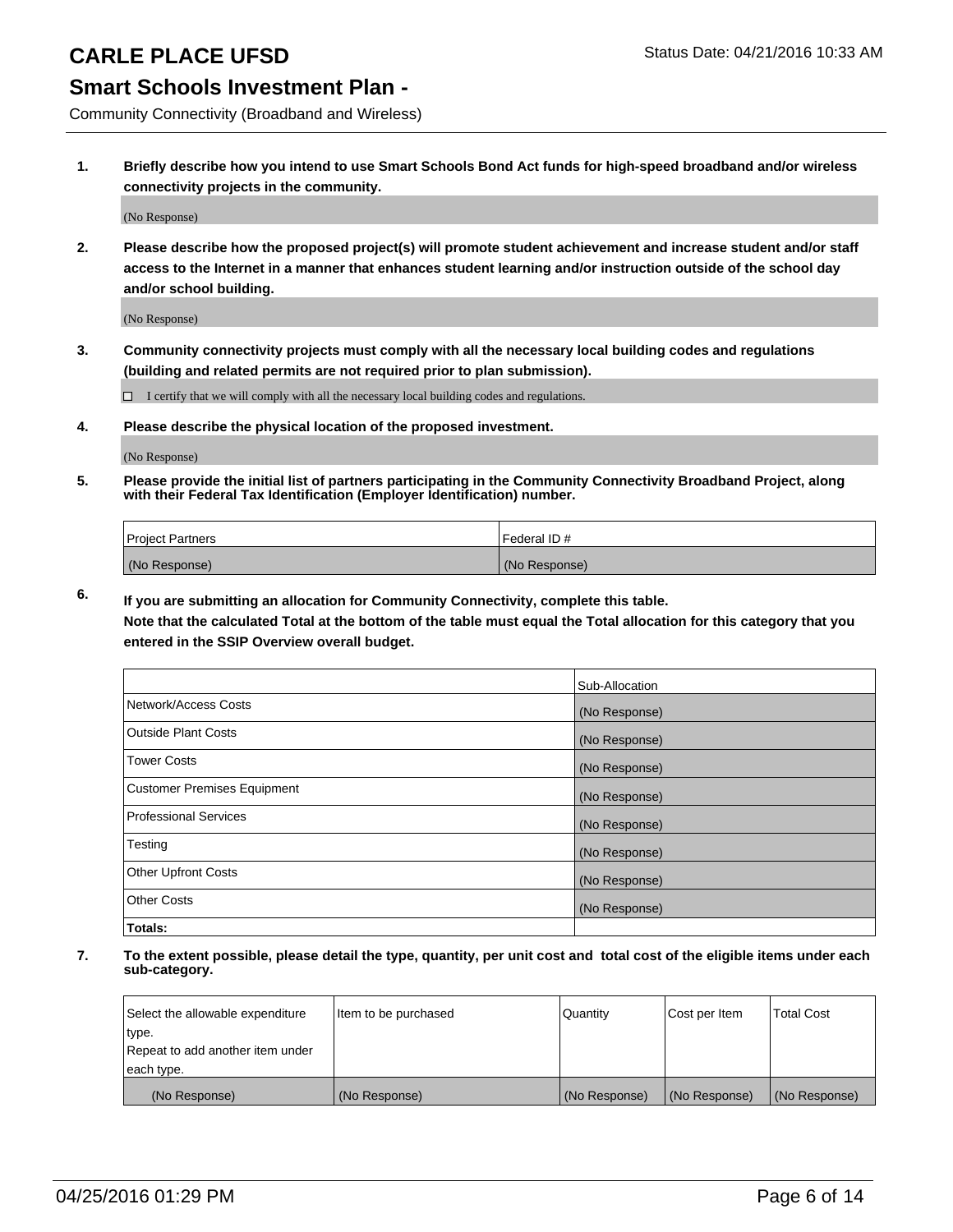#### Classroom Learning Technology

**1. In order for students and faculty to receive the maximum benefit from the technology made available under the Smart Schools Bond Act, their school buildings must possess sufficient connectivity infrastructure to ensure that devices can be used during the school day. Smart Schools Investment Plans must demonstrate that sufficient infrastructure that meets the Federal Communications Commission's 100 Mbps per 1,000 students standard currently exists in the buildings where new devices will be deployed, or is a planned use of a portion of Smart Schools Bond Act funds, or is under development through another funding source.**

**Smart Schools Bond Act funds used for technology infrastructure or classroom technology investments must increase the number of school buildings that meet or exceed the minimum speed standard of 100 Mbps per 1,000 students and staff within 12 months. This standard may be met on either a contracted 24/7 firm service or a "burstable" capability. If the standard is met under the burstable criteria, it must be:**

**1. Specifically codified in a service contract with a provider, and**

**2. Guaranteed to be available to all students and devices as needed, particularly during periods of high demand, such as computer-based testing (CBT) periods.**

**Please describe how your district already meets or is planning to meet this standard within 12 months of plan submission.**

Our current broadband Internet service speed is 100 Mbs synchronous district-wide. Our student population is ~1425. By January 1, 2017 we will increase our Interent service speed to 150 Mbs.

The "end-point" delivery of this bandwidth to our students and teachers will be greatly improved, as well, by our proposed network switch upgrades.

- **1a. If a district believes that it will be impossible to meet this standard within 12 months, it may apply for a waiver of this requirement, as described on the Smart Schools website. The waiver must be filed and approved by SED prior to submitting this survey.**
	- □ By checking this box, you are certifying that the school district has an approved waiver of this requirement on file with the New York State Education Department.

### **2. Connectivity Speed Calculator (Required)**

|                         | l Number of<br>Students | Multiply by<br>100 Kbps | Divide by 1000 Current Speed<br>to Convert to<br>Required<br>lSpeed in Mb | lin Mb | Expected<br>Speed to be<br>Attained Within   Required<br>12 Months | Expected Date<br><b>When</b><br>Speed Will be<br><b>IMet</b> |
|-------------------------|-------------------------|-------------------------|---------------------------------------------------------------------------|--------|--------------------------------------------------------------------|--------------------------------------------------------------|
| <b>Calculated Speed</b> | 1.425                   | 142,500                 | 142.5                                                                     | 100    | 150                                                                | 1/1/2017                                                     |

**3. If the district wishes to have students and staff access the Internet from wireless devices within the school building, or in close proximity to it, it must first ensure that it has a robust Wi-Fi network in place that has sufficient bandwidth to meet user demand.**

**Please describe how you have quantified this demand and how you plan to meet this demand.**

The District has existing wireless coverage in approximately 75% of our instructional space. We plan to increase this coverage in future years as teacher training and teacher "buy-in" occurs around best practice technology integration, and additional devices are strategically and frugally deployed.

**4. All New York State public school districts are required to complete and submit an Instructional Technology Plan survey to the New York State Education Department in compliance with Section 753 of the Education Law and per Part 100.12 of the Commissioner's Regulations.**

**Districts that include educational technology purchases as part of their Smart Schools Investment Plan must have a submitted and approved Instructional Technology Plan survey on file with the New York State Education Department.**

By checking this box, you are certifying that the school district has an approved Instructional Technology Plan survey on file with the New York State Education Department.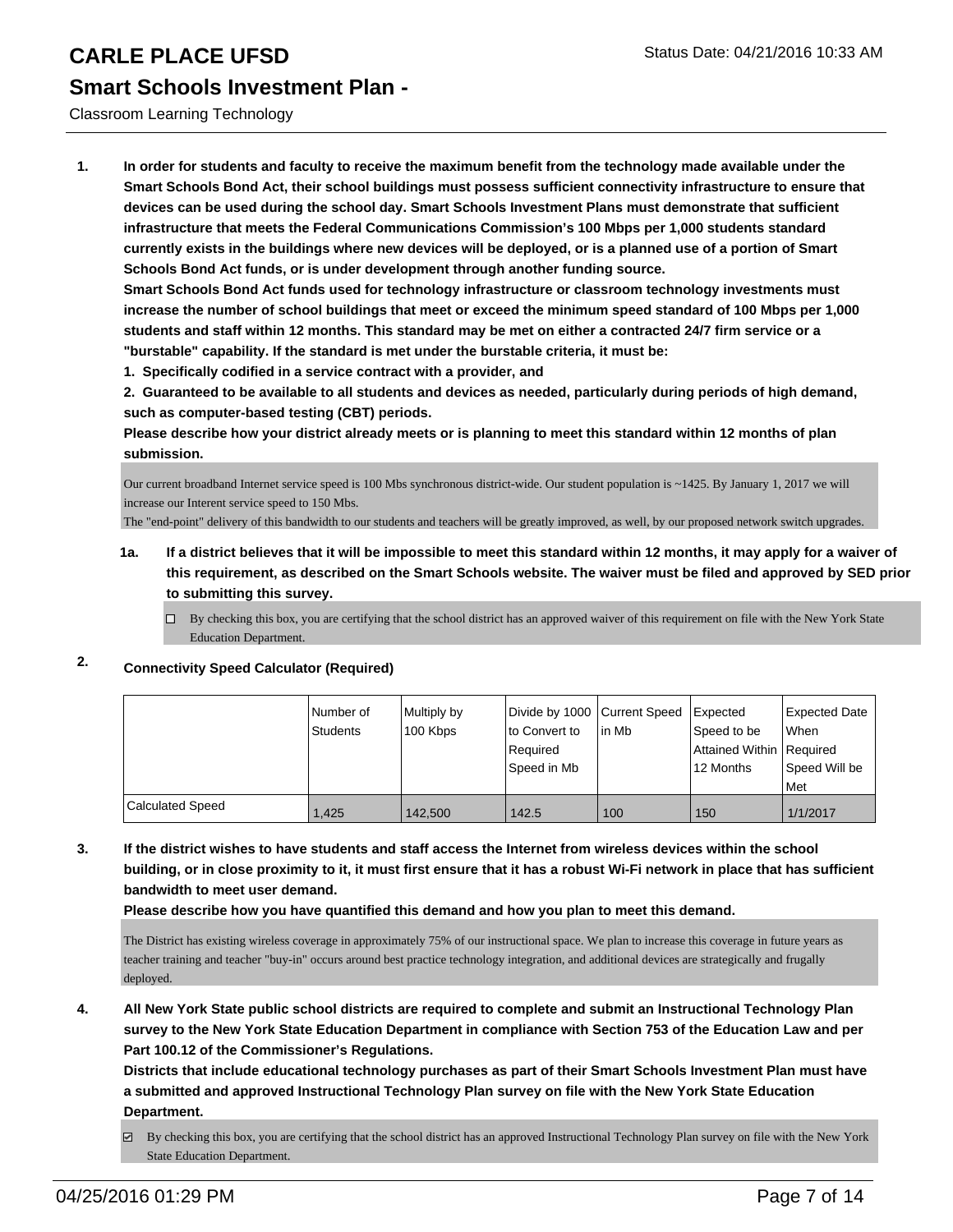#### Classroom Learning Technology

**5. Describe the devices you intend to purchase and their compatibility with existing or planned platforms or systems. Specifically address the adequacy of each facility's electrical, HVAC and other infrastructure necessary to install and support the operation of the planned technology.**

The District plans to purchase 90 IPads for students in grades K,1, and 2 and 80 Chromebooks for students in grades 9, 10, 11 and 12. The District has tested and confirmed that these devices will function effectively within both our current and planned upgrades to both our network infrastructure and wireless infrastructure.

- **6. Describe how the proposed technology purchases will:**
	- **> enhance differentiated instruction;**
	- **> expand student learning inside and outside the classroom;**
	- **> benefit students with disabilities and English language learners; and**
	- **> contribute to the reduction of other learning gaps that have been identified within the district.**

**The expectation is that districts will place a priority on addressing the needs of students who struggle to succeed in a rigorous curriculum. Responses in this section should specifically address this concern and align with the district's Instructional Technology Plan (in particular Question 2 of E. Curriculum and Instruction: "Does the district's instructional technology plan address the needs of students with disabilities to ensure equitable access to instruction, materials and assessments?" and Question 3 of the same section: "Does the district's instructional technology plan address the provision of assistive technology specifically for students with disabilities to ensure access to and participation in the general curriculum?"**

The District strives to provide staff and students with a robust technology-supported teaching and learning environment.

Our vision is that teachers and students will use modern digital technologies to enhance both traditional learning settings as well as support and encourage our evolution towards inquiry/project-based learning. Inquiry-based learning environments demand robust technology to afford students the tools they need to take control of their learning and to express/communicate their learning in numerous ways through various media.

Improved access to devices is essential for the success of this technology-supported environment. Improved bandwidth, both within buildings and out to the Internet, is essential for the success of such a technology-supported learning environment.

Moving forward, the District will continue to "invest heavily" in the Google Apps for Education (GAFE) suite of services. The GAFE platform is unique in that it is offered to educational institutions free of charge. It is also unique in that it is the premier collaborative web-based platform currently in use in the K-12 and university environments. GAFE is accessible from ANY Internet-connected computer/device. All Carle Place students have access to the Internet at home and therefore the use of this platform extends learning opportunities beyond the normal school day into the home and wider community.

District Policy dictates the implementation of technology considerations for a universal design for learning and the technology plan further supports faculty to this end through the implementation of SmartBoard technology, Chromebooks, Google Apps for Education et.al. The instructional technology plan contains statements that indicate the Districts' obligation to address the needs of students with disabilities according to the specific recommendations contained within Individualized Education Programs ("IEP").

Coordinated efforts between the technology and special education departments have provided equitable access to instruction, materials, and assessments for all students.

ENL (English as a New Language) students are an important consideration in directing technology funds effectively. Appropriate technology for ENL services integration is, and always will be, a priority when integrating technology resources. The rich application pool targeting ENL students available for IPads and Chromebooks offers us a variety of student-engagement options, and will be deployed in collaboration with our ENL staff and administration. ENL students benefit greatly from multimedia approaches to language acquisition, subject-specific understanding, and facilitates differentiated instruction. Also, the Google Apps for Education platform allows for access to resources from home for both students and their parents.

The District is committed to the NWEA formative online assessment service, deployed in grades three through eight. Our NWEA platform informs our differentiated instructional decisions. Currently the service is deployed on a local server. Starting in the Fall of 2015, the service will only be available online. The online service requires robust bandwidth to function effectively. NWEA growth score reports are analyzed by teachers and administrators, four times a year, resulting on improved awareness of student strengths and weaknesses. Actionable data is generated, giving teachers tools and resources to address weaknesses, and provide extended opportunities where strengths are identified.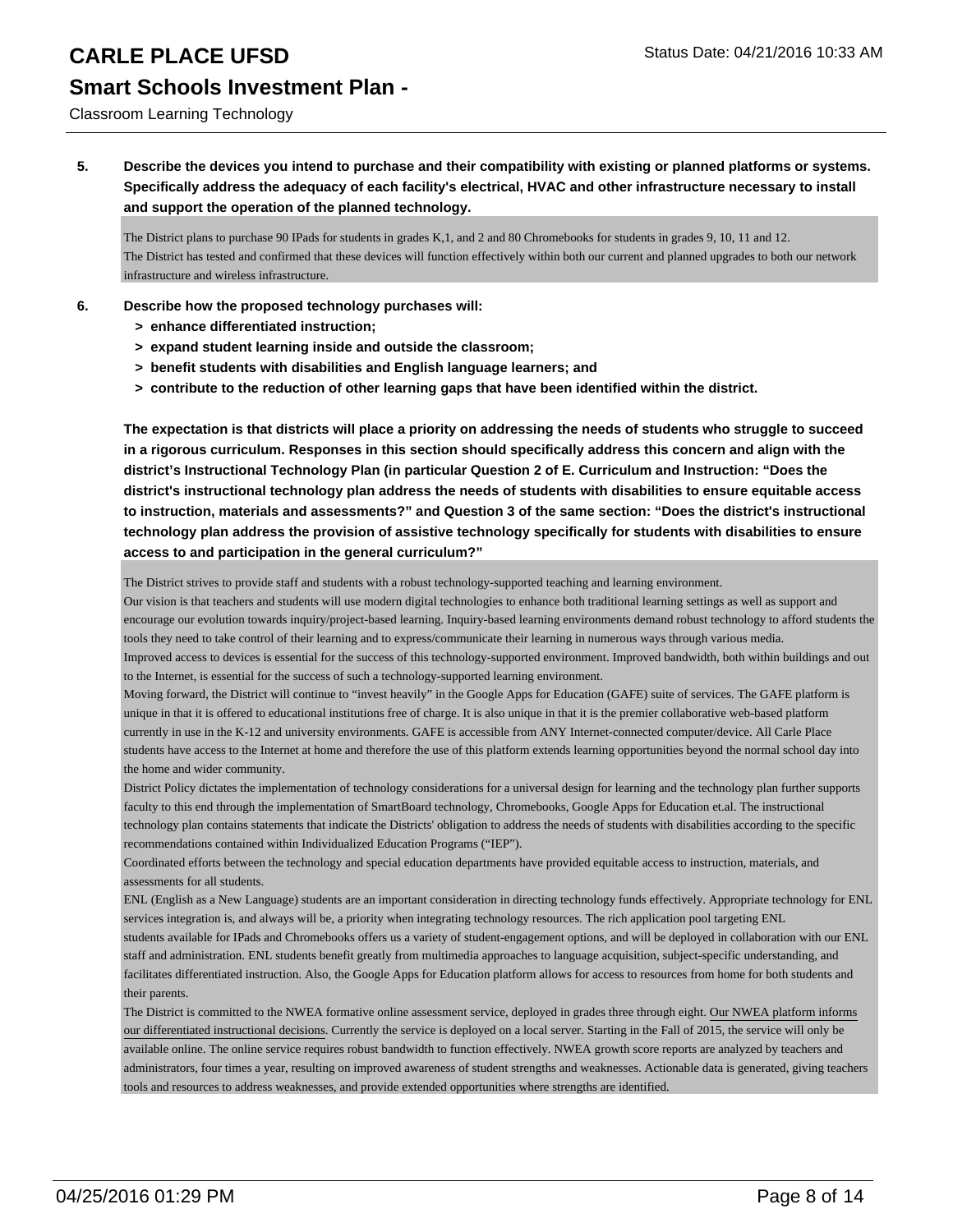Classroom Learning Technology

#### **7. Where appropriate, briefly describe how the proposed technology purchases will enhance ongoing communication with parents and other stakeholders and help the district facilitate technology-based regional partnerships, including distance learning and other efforts.**

The District maintains an active website, a mass communication phone, email, and texting system, and an anonymous web-based bullying reporting system. Further, all teachers have direct access to both student and parent email communications through our student information system. The improvements to our technology infrastructure, along with our proposed device purchases will only serve to improve the technology environment that supports communication with parents and all stakeholders.

**8. Describe the district's plan to provide professional development to ensure that administrators, teachers and staff can employ the technology purchased to enhance instruction successfully.**

**Note: This response should be aligned and expanded upon in accordance with your district's response to Question 1 of F. Professional Development of your Instructional Technology Plan: "Please provide a summary of professional development offered to teachers and staff, for the time period covered by this plan, to support technology to enhance teaching and learning. Please include topics, audience and method of delivery within your summary."**

Integration of technology into curriculum can only be successful when teachers are comfortable with the technology tools that the District provides (and the tools are robust and reliable). To these ends our professional development plans include many opportunities for teachers to experience handson training with our technology tools and services including, but not limited to, Google Apps for Ed, NWEA, and MS Office.

We realize that teachers using and being comfortable with technology tools is not the end game. Shifting the instructional focus from teacher centered to deeper-learning/student-centered environments is. To these ends, our plans include a large amount of inquiry-based professional development with a focus on the essential role that technology resources play in this process. The shift is not one that occurs overnight – and therefore a great deal of inquiry-based professional development will continue over the next three years and beyond. Only when our learning environment shifts from teachercentered to student-centered will technology integration truly "make sense" and have long-lasting meaning. Students using technology tools collaboratively to discover what the underlying questions are, connect them to the real- world, engage them, and support them as they "figure things out for the themselves", is at the core of meaningful technology integration!

Meaningful professional development in instructional technology integration must incorporate knowledge of how adults learn. Adults, and students alike, realize the importance of technology when they are motivated to solve a problem. In the case of teachers, that problem is: "How can I support student-centered learning, so that my students are motivated to solve a problem, think for themselves, come up with their own essential questions, and demonstrate their learning to me and to other students. To these ends, our professional development program engages our teachers to solve problems directly associated with creating an effective inquiry-based, student-centered learning environment.

Teachers, of course, are encouraged to take into account the diverse learning needs of their students. Technology integration gives teachers the ability to provide students with diverse solutions to learning problems. Thoughtful rubrics can give students opportunities to investigate solutions taking multiple paths. Technology enabled learning environments give students of different learning needs tools that fit their unique requirements. All professional development in technology integration must, and will, emphasize content area and curriculum objective tie-in, and peer-to-peer collaboration.

We have found that a combination of device types aimed at student needs has made sense for us. At the K-2 level, IPads offer highly engaging, hands on applications that our youger students will benefit greatly from. At the middle school and high school level, Chromebooks serve, and will serve in an expanded role, as a cost effective way to provide students with a platform that serves most of their needs. Full Windows comuters are available in labs at Carle Place to be used when extra computer horsepower is needed (e.g., video editing, graphic design).

Teachers will be afforded at least 15 BOCES Model School staff development days targeting both Chromebook and IPad classroom integration best practices, along, of course, with hands on trainiing to become comfortable with the devices.

#### **9. Districts must contact the SUNY/CUNY teacher preparation program that supplies the largest number of the district's new teachers to request advice on innovative uses and best practices at the intersection of pedagogy and educational technology.**

 $\boxtimes$  By checking this box, you certify that you have contacted the SUNY/CUNY teacher preparation program that supplies the largest number of your new teachers to request advice on these issues.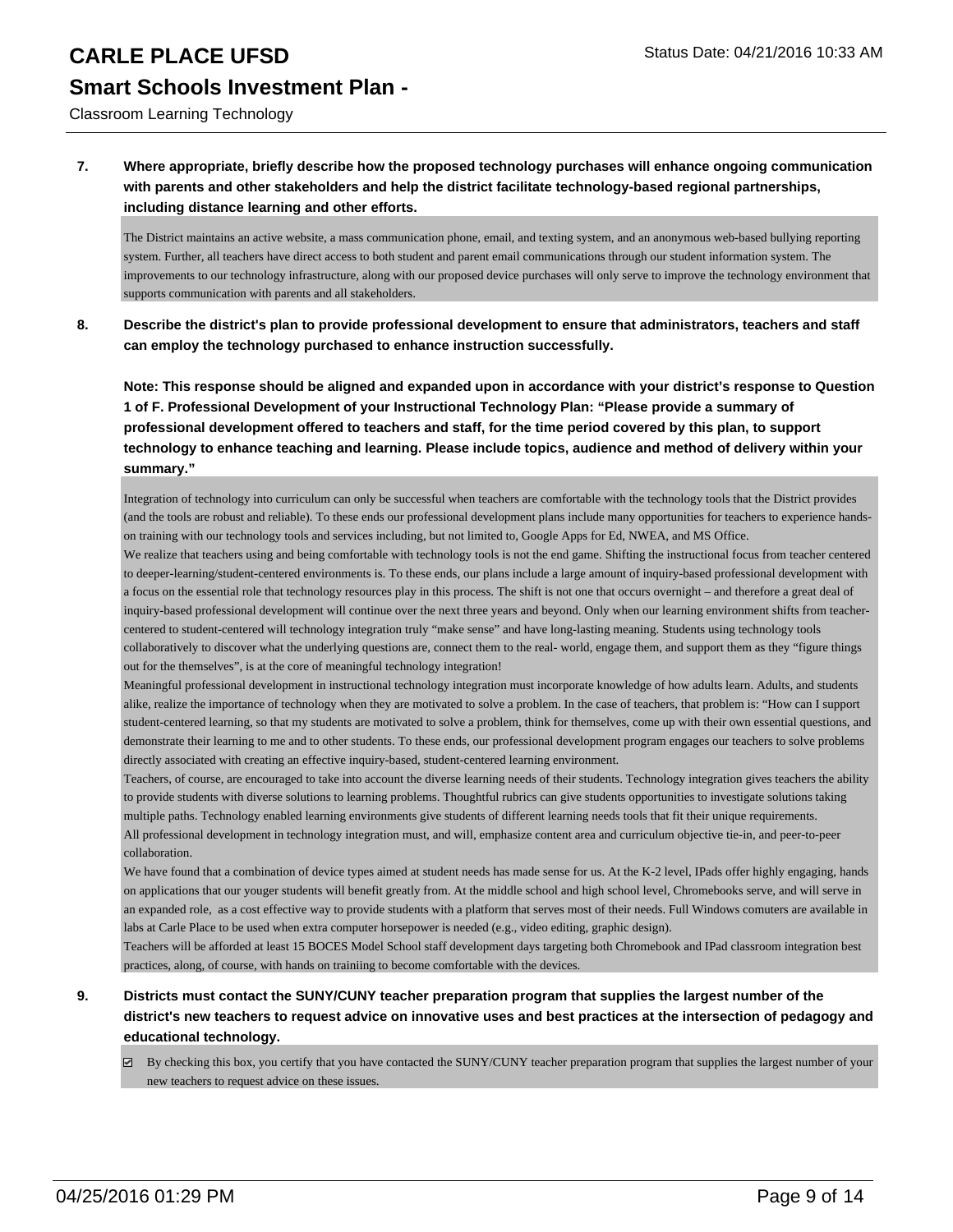# **Smart Schools Investment Plan -**

Classroom Learning Technology

**10. A district whose Smart Schools Investment Plan proposes the purchase of technology devices and other hardware must account for nonpublic schools in the district.**

**Are there nonpublic schools within your school district?**

- $\Box$  Yes
- $\blacksquare$  No
- **11. Nonpublic Classroom Technology Loan Calculator**

**The Smart Schools Bond Act provides that any Classroom Learning Technology purchases made using Smart Schools funds shall be lent, upon request, to nonpublic schools in the district. However, no school district shall be required to loan technology in amounts greater than the total obtained and spent on technology pursuant to the Smart Schools Bond Act and the value of such loan may not exceed the total of \$250 multiplied by the nonpublic school enrollment in the base year at the time of enactment.**

#### **See:**

**http://www.p12.nysed.gov/mgtserv/smart\_schools/docs/Smart\_Schools\_Bond\_Act\_Guidance\_04.27.15\_Final.pdf.**

|                                         | 1. Classroom<br>Technology<br>Sub-allocation | 2. Public<br>Enrollment<br>$(2014 - 15)$ | 3. Nonpublic<br>Enrollment<br>$(2014 - 15)$ | l 4. Sum of<br>Public and<br>l Nonpublic<br>l Enrollment                                      | 15. Total Per<br>Pupil Sub-<br>I allocation | 6. Total<br>Nonpublic Loan<br>Amount |
|-----------------------------------------|----------------------------------------------|------------------------------------------|---------------------------------------------|-----------------------------------------------------------------------------------------------|---------------------------------------------|--------------------------------------|
| Calculated Nonpublic Loan<br>l Amount i |                                              |                                          |                                             | (No Response)   (No Response)   (No Response)   (No Response)   (No Response)   (No Response) |                                             |                                      |

**12. To ensure the sustainability of technology purchases made with Smart Schools funds, districts must demonstrate a long-term plan to maintain and replace technology purchases supported by Smart Schools Bond Act funds. This sustainability plan shall demonstrate a district's capacity to support recurring costs of use that are ineligible for Smart Schools Bond Act funding such as device maintenance, technical support, Internet and wireless fees, maintenance of hotspots, staff professional development, building maintenance and the replacement of incidental items. Further, such a sustainability plan shall include a long-term plan for the replacement of purchased devices and equipment at the end of their useful life with other funding sources.**

 $\boxdot$  By checking this box, you certify that the district has a sustainability plan as described above.

**13. Districts must ensure that devices purchased with Smart Schools Bond funds will be distributed, prepared for use, maintained and supported appropriately. Districts must maintain detailed device inventories in accordance with generally accepted accounting principles.**

 $\boxtimes$  By checking this box, you certify that the district has a distribution and inventory management plan and system in place.

**14. If you are submitting an allocation for Classroom Learning Technology complete this table. Note that the calculated Total at the bottom of the table must equal the Total allocation for this category that you entered in the SSIP Overview overall budget.**

|                         | Sub-Allocation |
|-------------------------|----------------|
| Interactive Whiteboards | (No Response)  |
| Computer Servers        | (No Response)  |
| Desktop Computers       | (No Response)  |
| <b>Laptop Computers</b> | 28,000         |
| Tablet Computers        | 39,600         |
| Other Costs             | 7,225          |
| Totals:                 | 74,825.00      |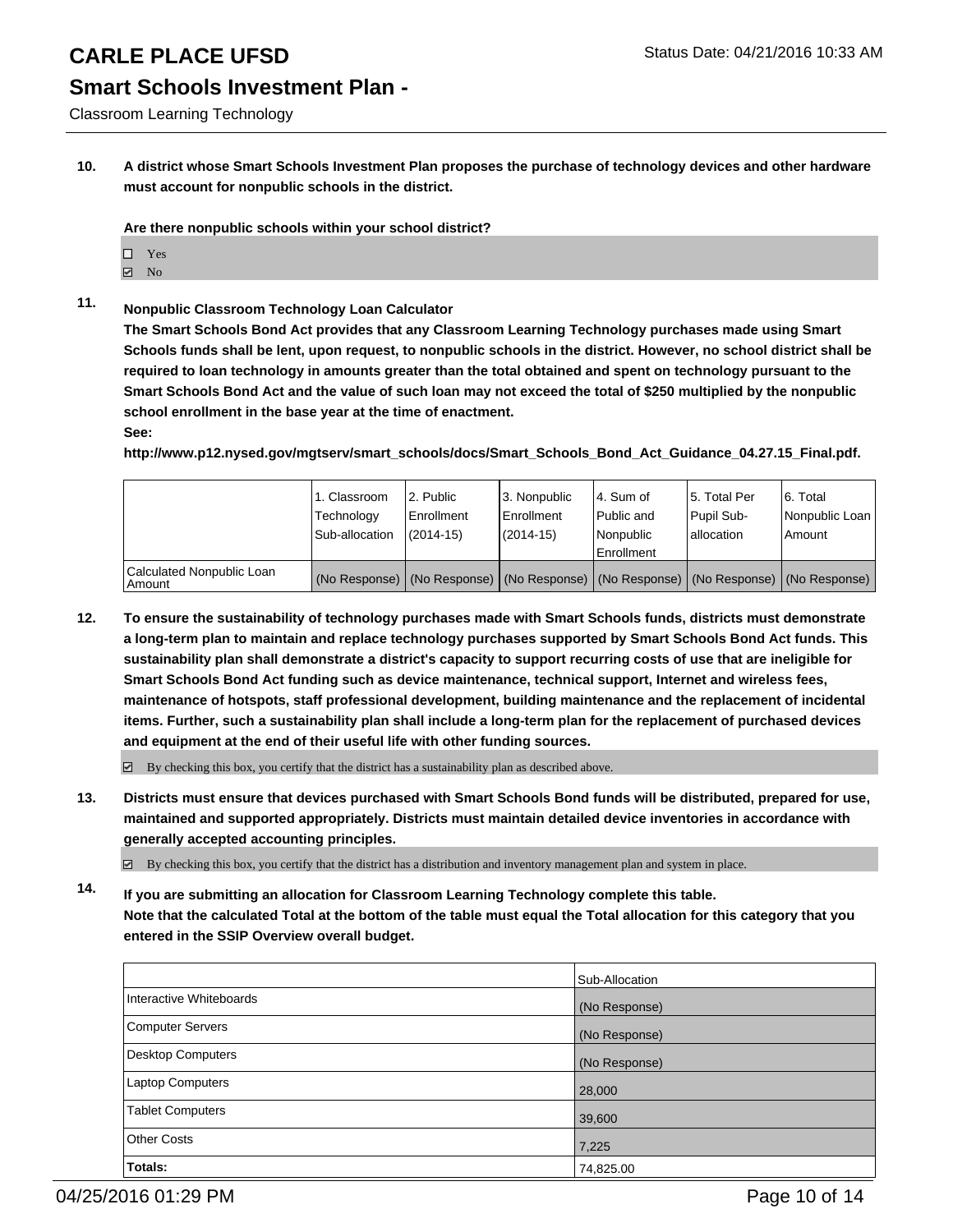# **Smart Schools Investment Plan -**

Classroom Learning Technology

| Select the allowable expenditure | I Item to be Purchased | <b>Quantity</b> | Cost per Item | <b>Total Cost</b> |
|----------------------------------|------------------------|-----------------|---------------|-------------------|
| type.                            |                        |                 |               |                   |
| Repeat to add another item under |                        |                 |               |                   |
| each type.                       |                        |                 |               |                   |
| (No Response)                    | (No Response)          | (No Response)   | (No Response) | (No Response)     |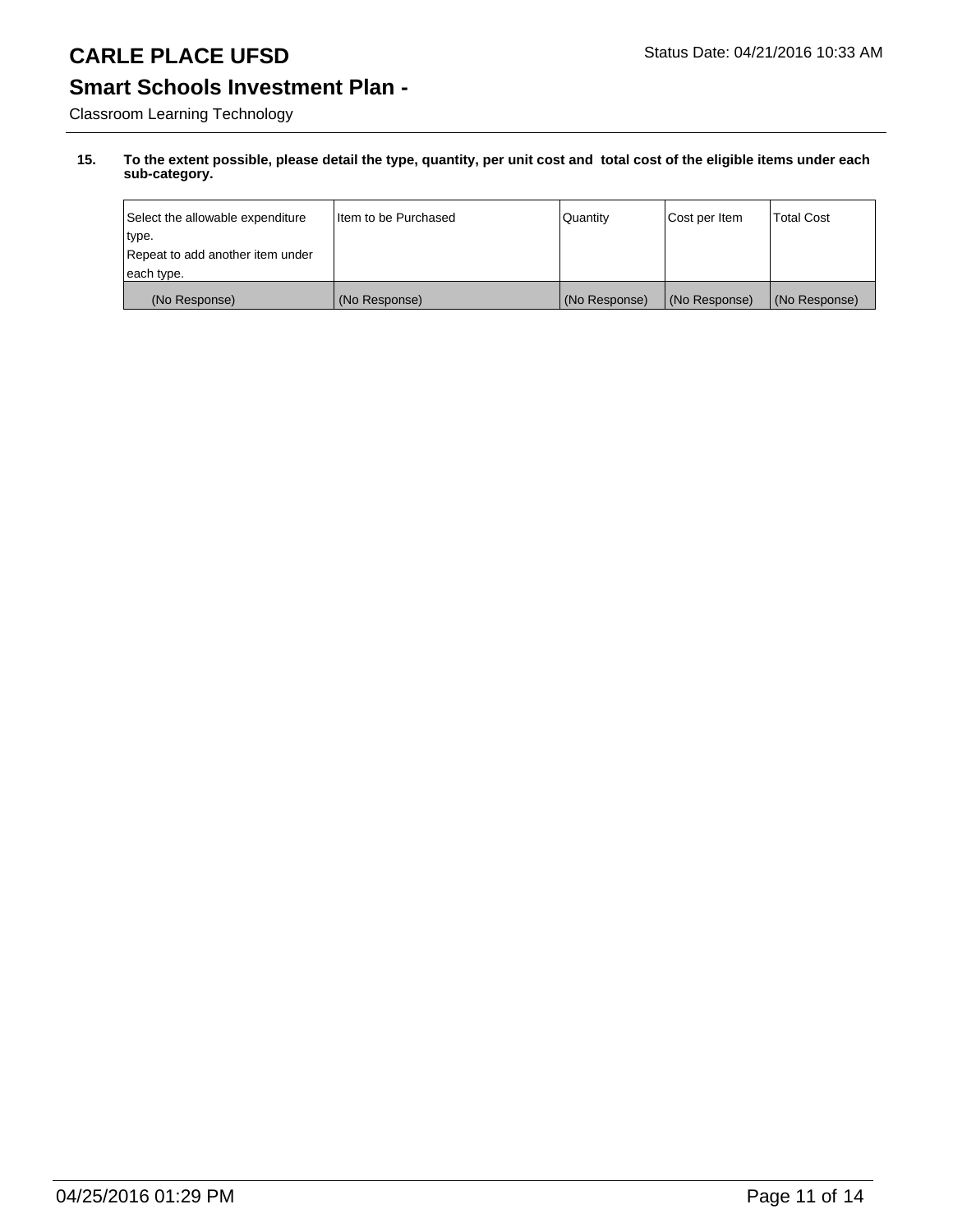#### Pre-Kindergarten Classrooms

**1. Provide information regarding how and where the district is currently serving pre-kindergarten students and justify the need for additional space with enrollment projections over 3 years.**

(No Response)

- **2. Describe the district's plan to construct, enhance or modernize education facilities to accommodate prekindergarten programs. Such plans must include:**
	- **Specific descriptions of what the district intends to do to each space;**
	- **An affirmation that pre-kindergarten classrooms will contain a minimum of 900 square feet per classroom;**
	- **The number of classrooms involved;**
	- **The approximate construction costs per classroom; and**
	- **Confirmation that the space is district-owned or has a long-term lease that exceeds the probable useful life of the improvements.**

(No Response)

**3. Smart Schools Bond Act funds may only be used for capital construction costs. Describe the type and amount of additional funds that will be required to support ineligible ongoing costs (e.g. instruction, supplies) associated with any additional pre-kindergarten classrooms that the district plans to add.**

(No Response)

**4. All plans and specifications for the erection, repair, enlargement or remodeling of school buildings in any public school district in the State must be reviewed and approved by the Commissioner. Districts that plan capital projects using their Smart Schools Bond Act funds will undergo a Preliminary Review Process by the Office of Facilities Planning.**

| Project Number |  |
|----------------|--|
| (No Response)  |  |

**5. If you have made an allocation for Pre-Kindergarten Classrooms, complete this table. Note that the calculated Total at the bottom of the table must equal the Total allocation for this category that you**

**entered in the SSIP Overview overall budget.**

|                                          | Sub-Allocation |
|------------------------------------------|----------------|
| Construct Pre-K Classrooms               | (No Response)  |
| Enhance/Modernize Educational Facilities | (No Response)  |
| Other Costs                              | (No Response)  |
| Totals:                                  |                |

| Select the allowable expenditure | Item to be purchased | l Quantitv    | Cost per Item | <b>Total Cost</b> |
|----------------------------------|----------------------|---------------|---------------|-------------------|
| type.                            |                      |               |               |                   |
| Repeat to add another item under |                      |               |               |                   |
| each type.                       |                      |               |               |                   |
| (No Response)                    | (No Response)        | (No Response) | (No Response) | (No Response)     |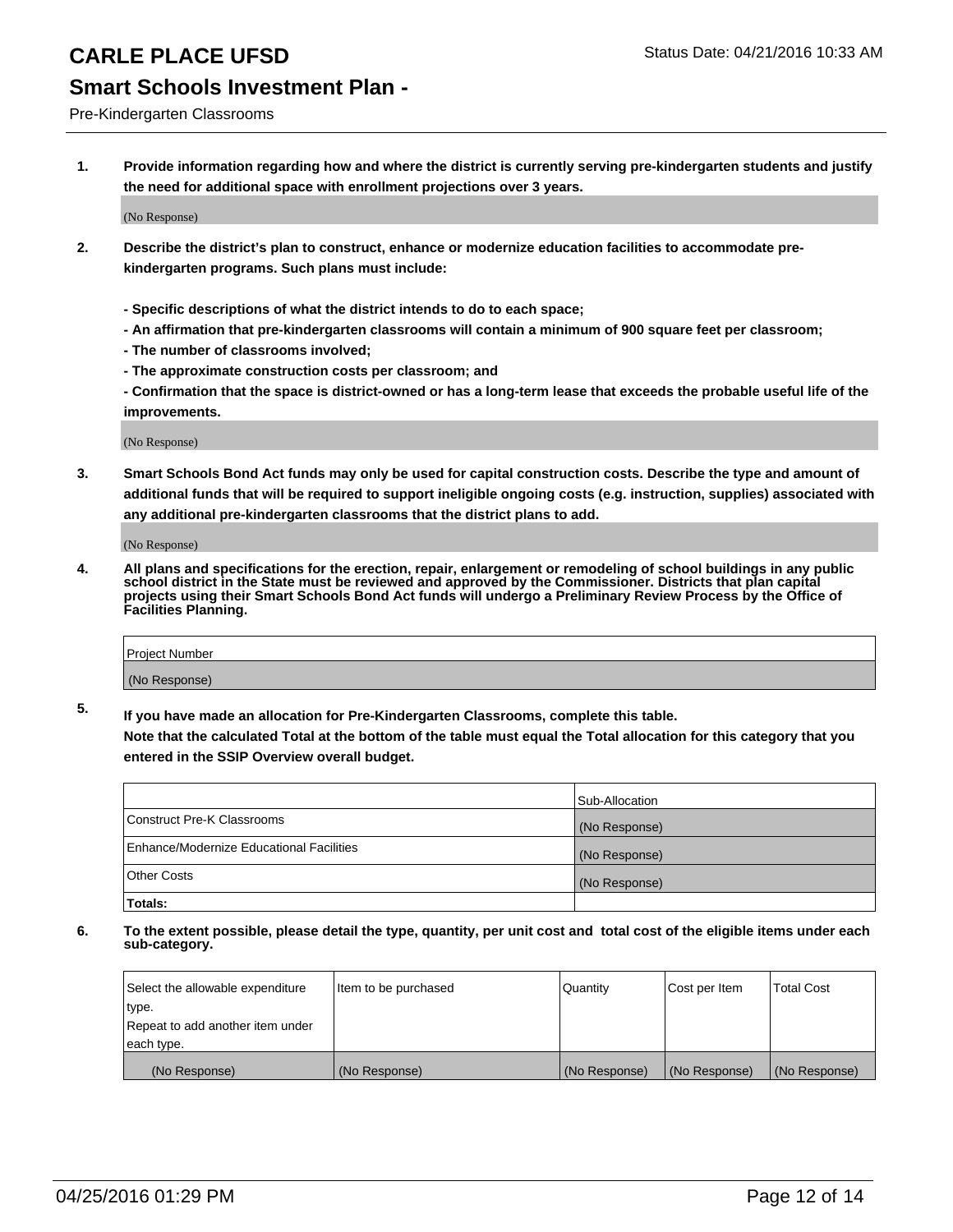### **Smart Schools Investment Plan -**

Replace Transportable Classrooms

**1. Describe the district's plan to construct, enhance or modernize education facilities to provide high-quality instructional space by replacing transportable classrooms.**

(No Response)

**2. All plans and specifications for the erection, repair, enlargement or remodeling of school buildings in any public school district in the State must be reviewed and approved by the Commissioner. Districts that plan capital projects using their Smart Schools Bond Act funds will undergo a Preliminary Review Process by the Office of Facilities Planning.**

| Project Number |  |
|----------------|--|
| (No Response)  |  |

**3. For large projects that seek to blend Smart Schools Bond Act dollars with other funds, please note that Smart Schools Bond Act funds can be allocated on a pro rata basis depending on the number of new classrooms built that directly replace transportable classroom units.**

**If a district seeks to blend Smart Schools Bond Act dollars with other funds describe below what other funds are being used and what portion of the money will be Smart Schools Bond Act funds.**

(No Response)

**4. If you have made an allocation for Replace Transportable Classrooms, complete this table. Note that the calculated Total at the bottom of the table must equal the Total allocation for this category that you entered in the SSIP Overview overall budget.**

|                                                | Sub-Allocation |
|------------------------------------------------|----------------|
| Construct New Instructional Space              | (No Response)  |
| Enhance/Modernize Existing Instructional Space | (No Response)  |
| Other Costs                                    | (No Response)  |
| Totals:                                        |                |

| Select the allowable expenditure | Item to be purchased | <b>Quantity</b> | Cost per Item | <b>Total Cost</b> |
|----------------------------------|----------------------|-----------------|---------------|-------------------|
| type.                            |                      |                 |               |                   |
| Repeat to add another item under |                      |                 |               |                   |
| each type.                       |                      |                 |               |                   |
| (No Response)                    | (No Response)        | (No Response)   | (No Response) | (No Response)     |